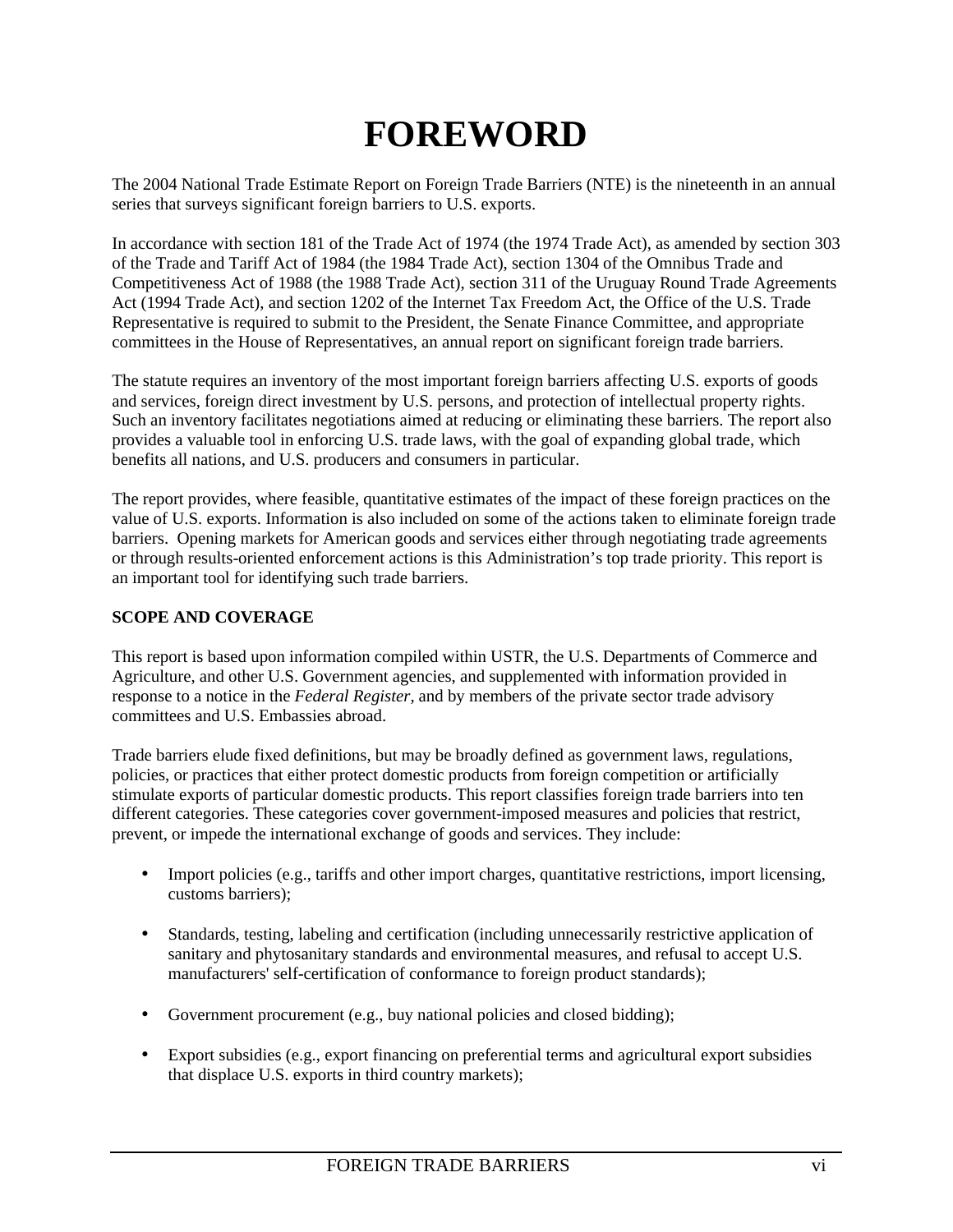- Lack of intellectual property protection (e.g., inadequate patent, copyright, and trademark regimes);
- Services barriers (e.g., limits on the range of financial services offered by foreign financial institutions,<sup>i</sup> regulation of international data flows, and restrictions on the use of foreign data processing);
- Investment barriers (e.g., limitations on foreign equity participation and on access to foreign government-funded research and development (R&D) programs, local content and export performance requirements, and restrictions on transferring earnings and capital);
- Anticompetitive practices with trade effects tolerated by foreign governments (including anticompetitive activities of both state-owned and private firms that apply to services or to goods and that restrict the sale of U.S. products to any firm, not just to foreign firms that perpetuate the practices);
- Trade restrictions affecting electronic commerce (e.g., tariff and nontariff measures, burdensome and discriminatory regulations and standards, and discriminatory taxation); and
- Other barriers (barriers that encompass more than one category, e.g., bribery and corruption,<sup>2</sup> or that affect a single sector).

The NTE covers significant barriers, whether they are consistent or inconsistent with international trading rules. Many barriers to U.S. exports are consistent with existing international trade agreements. Tariffs, for example, are an accepted method of protection under the General Agreement on Tariffs and Trade (GATT). Even a very high tariff does not violate international rules unless a country has made a bound commitment not to exceed a specified rate. On the other hand, where measures are not consistent with international rules, they are actionable under U.S. trade law and through the World Trade Organization (WTO).

This report discusses the largest export markets for the United States, including: 53 nations, the European Union, Taiwan, Hong Kong, and two regional bodies. Some countries were excluded from this report due primarily to the relatively small size of their markets or the absence of major trade complaints from representatives of U.S. goods and services sectors. However, the omission of particular countries and barriers does not imply that they are not of concern to the United States. In addition, certain issues may fall outside the scope for this particular edition in the series, which primarily focuses on 2003. For example, trade restrictions on beef and poultry resulting from one case of bovine spongiform encephalopathy in an imported cow and limited outbreaks of avian influenza occurred at the end of 2003 and the beginning of 2004. These are top priorities, and the U.S. Government is intensively focused on working with its trading partners to resume U.S. exports as quickly as possible. Key export markets affected by these restrictions include Japan, Korea and Mexico.

In prior reports, most non-market economies also were excluded, since the trade barriers in those countries were qualitatively different from those found in other economies. However, as the economies of the republics of the former Soviet Union and most economies of the countries of Central Europe evolve away from central planning toward a market orientation, some of them have changed sufficiently to warrant an examination of their trade regimes. Where such examination has revealed trade barriers, those barriers have been included in this report. Based on an assessment of the evolving nature of U.S. trade and investment relationships in the various regions of the world, this year's report adds four countries (Angola, Bolivia, Cote d'Ivoire, Morocco, and Sri Lanka) while Ethiopia, Tanzania, and Zimbabwe do not appear in this year's report.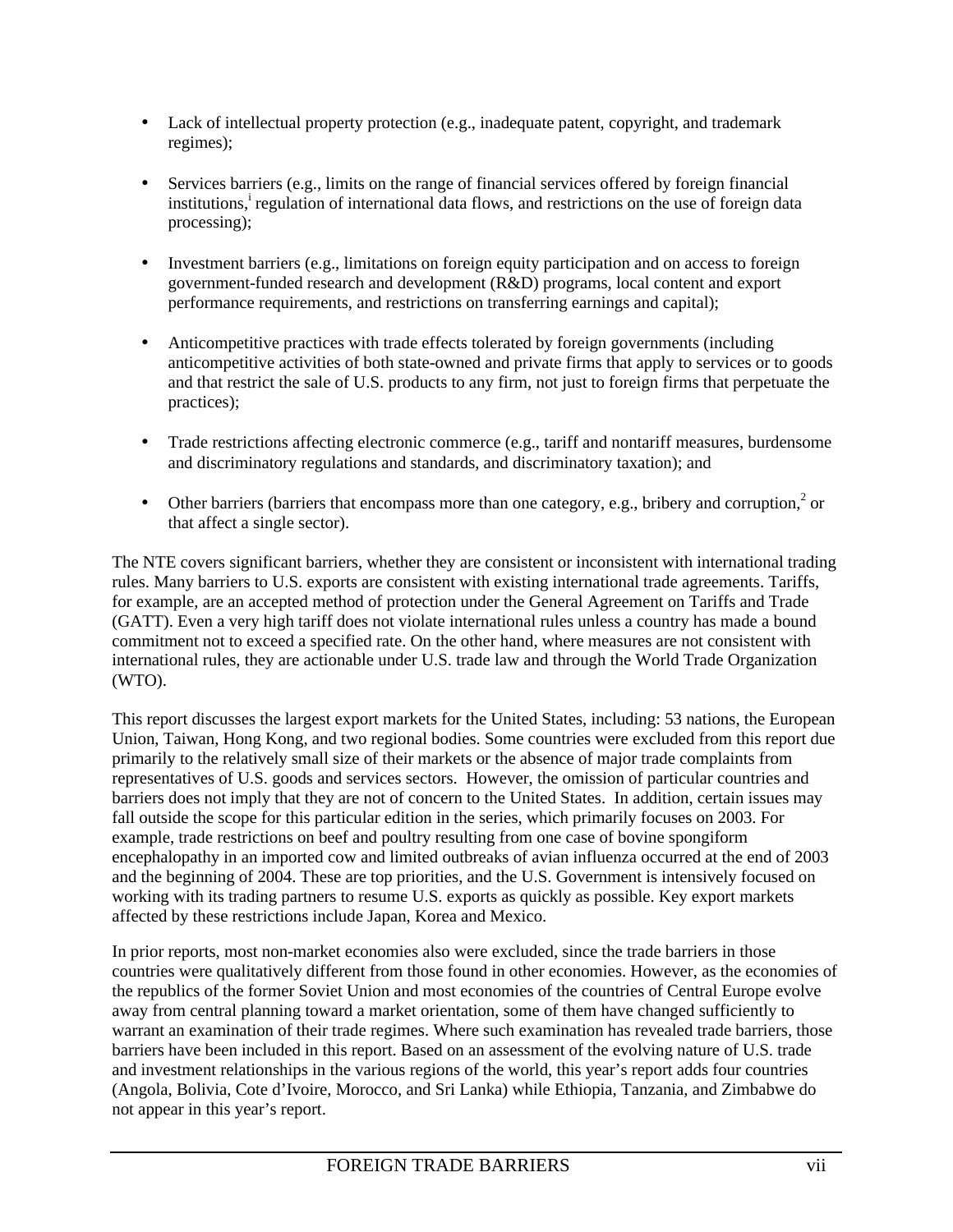The merchandise trade data contained in the NTE report are based on total U.S. exports, free alongside  $(f.a.s.)<sup>3</sup>$  value, and general U.S. imports, customs value, as reported by the Bureau of the Census, Department of Commerce. (NOTE: These data are ranked according to size of export market in the Appendix). The services data are from the October 2003 issue of the Survey of Current Business (collected from the Bureau of Economic Analysis, Department of Commerce). The direct investment data are from the September 2003 issue of the Survey of Current Business (collected from the Bureau of Economic Analysis, Department of Commerce).

## **TRADE IMPACT ESTIMATES AND FOREIGN BARRIERS**

Wherever possible, this report presents estimates of the impact on U.S. exports of specific foreign trade barriers or other trade distorting practices. However, it must be understood that these estimates are only approximations. Also, where consultations related to specific foreign practices were proceeding at the time this report was published, estimates were excluded, in order to avoid prejudice to those consultations.

The estimates included in this report constitute an attempt to assess quantitatively the potential effect of removing certain foreign trade barriers on particular U.S. exports. However, the estimates cannot be used to determine the total effect upon U.S. exports to either the country in which a barrier has been identified or to the world in general. In other words, the estimates contained in this report cannot be aggregated in order to derive a total estimate of gain in U.S. exports to a given country or the world.

Trade barriers or other trade distorting practices affect U.S. exports to another country because these measures effectively impose costs on such exports that are not imposed on goods produced domestically in the importing country. In theory, estimating the impact of a foreign trade measure upon U.S. exports of goods requires knowledge of the (extra) cost the measure imposes upon them, as well as knowledge of market conditions in the United States, in the country imposing the measure, and in third countries. In practice, such information often is not available.

Where sufficient data exist, an approximate impact of tariffs upon U.S. exports can be derived by obtaining estimates of supply and demand price elasticities in the importing country and in the United States. Typically, the U.S. share of imports is assumed to be constant. When no calculated price elasticities are available, reasonable postulated values are used. The resulting estimate of lost U.S. exports is approximate, depends upon the assumed elasticities, and does not necessarily reflect changes in trade patterns with third countries. Similar procedures are followed to estimate the impact upon our exports of subsidies that displace U.S. exports in third country markets.

The task of estimating the impact of nontariff measures on U.S. exports is far more difficult, since there is no readily available estimate of the additional cost these restrictions impose upon imports. Quantitative restrictions or import licenses limit (or discourage) imports and thus raise domestic prices, much as a tariff does. However, without detailed information on price differences between countries and on relevant supply and demand conditions, it is difficult to derive the estimated effects of these measures upon U.S. exports. Similarly, it is difficult to quantify the impact upon U.S. exports (or commerce) of other foreign practices such as government procurement policies, nontransparent standards, or inadequate intellectual property rights protection.

In some cases, particular U.S. exports are restricted by both foreign tariff and nontariff barriers. For the reasons stated above, it may be difficult to estimate the impact of such nontariff barriers on U.S. exports. When the value of actual U.S. exports is reduced to an unknown extent by one or more than one nontariff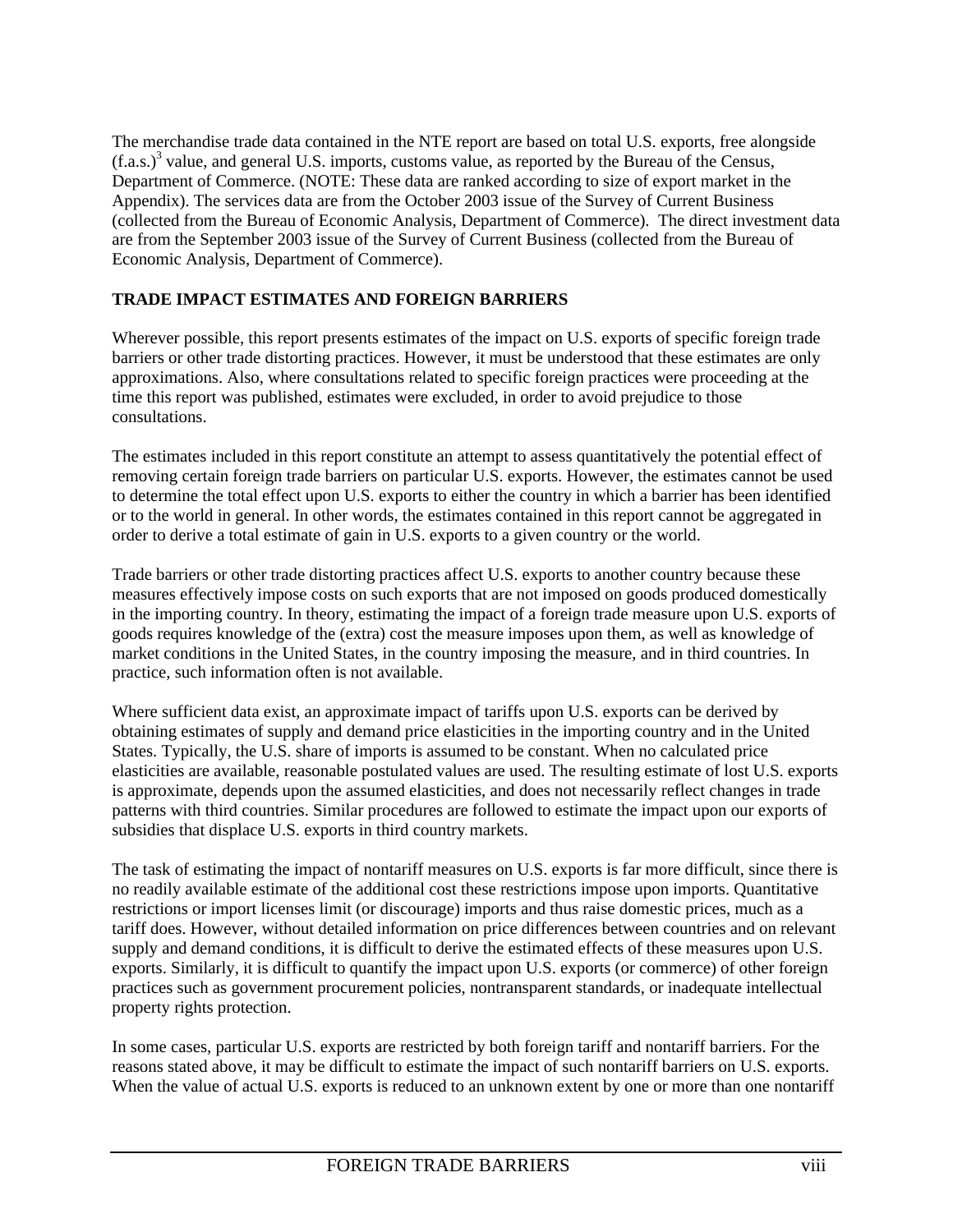measure, it then becomes derivatively difficult to estimate the effect of even the overlapping tariff barriers on U.S. exports.

The same limitations that affect the ability to estimate the impact of foreign barriers upon U.S. goods exports apply to U.S. services exports. Furthermore, the trade data on services exports are extremely limited and of questionable reliability. For these reasons, estimates of the impact of foreign barriers on trade in services also are difficult to compute.

With respect to investment barriers, there are no accepted techniques for estimating the impact of such barriers on U.S. investment flows. For this reason, no such estimates are given in this report. The NTE includes generic government regulations and practices which are not product-specific. These are among the most difficult types of foreign practices for which to estimate trade effects.

In the context of trade actions brought under U.S. law, estimations of the impact of foreign practices on U.S. commerce are substantially more feasible. Trade actions under U.S. law are generally product-specific and therefore more tractable for estimating trade effects. In addition, the process used when a specific trade action is brought will frequently make available non-U.S. Government data (U.S. company or foreign sources) otherwise not available in the preparation of a broad survey such as this report.

In some cases, industry valuations estimating the financial effects of barriers are contained in the report. The methods computing these valuations are sometimes uncertain. Hence, their inclusion in the NTE report should not be construed as a U.S. Government endorsement of the estimates they reflect.

March 31, 2004

## **Endnotes**

1. The current NTE report covers only those financial services-related market access issues brought to the attention of USTR by outside sources. For the reader interested in a more comprehensive discussion of financial services barriers, the Treasury Department publishes quadrennially the National Treatment Study. Prepared in collaboration with the Secretary of State, the Office of the Comptroller of the Currency, the Federal Reserve Board, the Federal Deposit Insurance Corporation, the Securities and Exchange Commission, and the Department of Commerce, the Study analyzes in detail treatment of U.S. commercial banks and securities firms in foreign markets. It is intended as an authoritative reference for assessing financial services regimes abroad.

2. Corruption takes many forms, and can affect trade in many different ways. In many countries, it affects customs practices and decisions on the award of government procurement contracts. If left unchecked, bribery and corruption can negate market access gained through trade negotiations, undermine the foundations of the international trading system, and frustrate broader reforms and economic stabilization programs.

Information on specific problems associated with bribery and corruption is difficult to obtain, particularly since perpetrators go to great lengths to conceal their activities. Nevertheless, a consistent complaint from U.S. firms is that they have experienced situations that suggest corruption has played a role in the award of foreign contracts. This is particularly true in large infrastructure projects. Since the United States enacted the Foreign Corrupt Practices Act (FCPA) in 1977, U.S. companies have been prohibited from bribing foreign public officials.